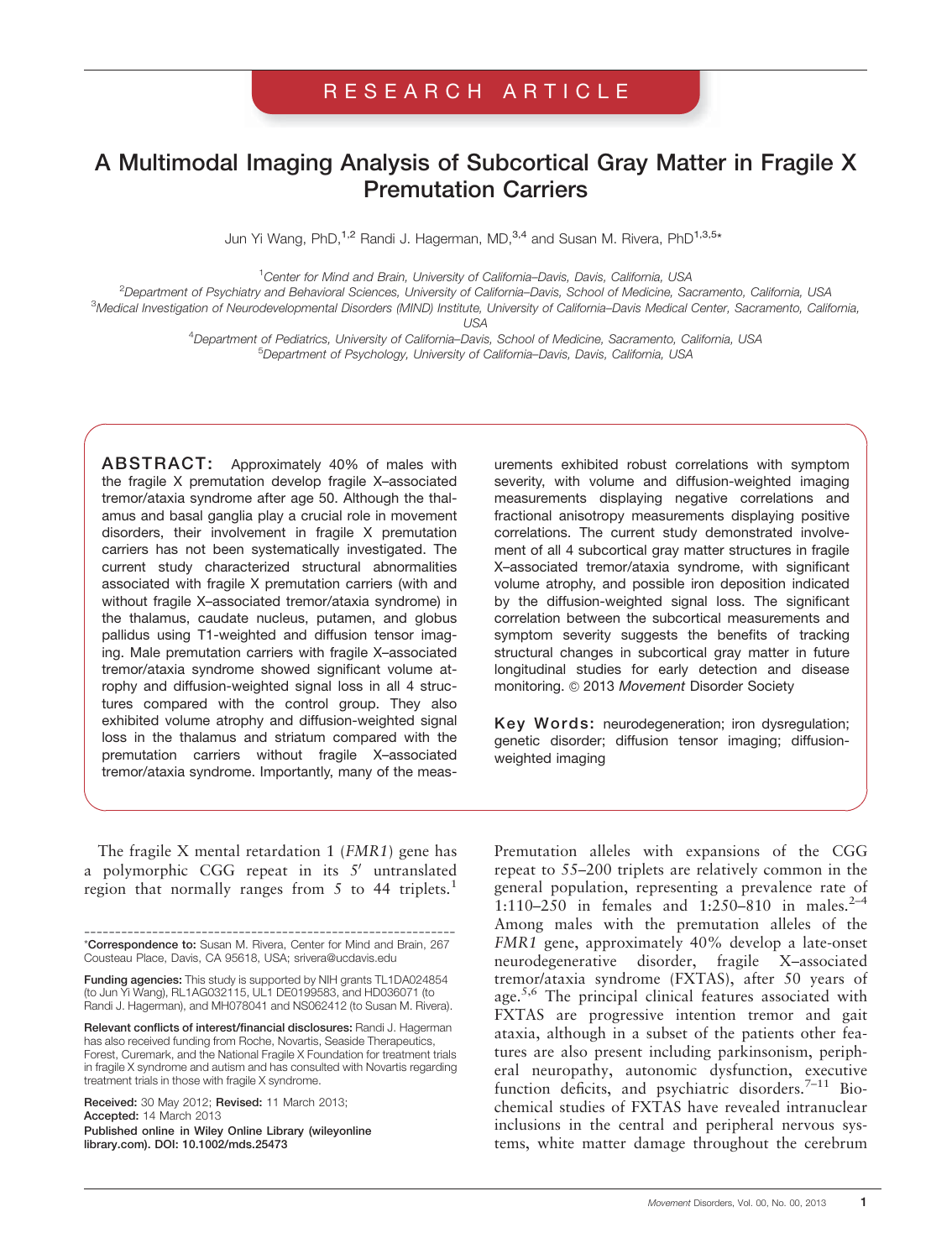#### WANG ET AL

| TABLE 1. Characteristics of 61 research participants: mean (SD) [range] |  |  |  |  |  |  |
|-------------------------------------------------------------------------|--|--|--|--|--|--|
|-------------------------------------------------------------------------|--|--|--|--|--|--|

| Characteristics             | $HC (n = 14)$       | NFPC $(n = 11)$      | $\textsf{FXTAS}$ (n = 36)   |  |  |
|-----------------------------|---------------------|----------------------|-----------------------------|--|--|
| Age $(y)$                   | $61.6(7.7)[52-81]$  | 60.1 (10.6) [47-76]  | 65.8 (7.1) [50-79]          |  |  |
| <b>FMR1 CGG repeat size</b> | 28.2 (6.0) [19-42]  | 80.5 (17.2) [59-113] | $96.5(20.9)[62-154]$        |  |  |
| FMR1 mRNA level             | $1.5(0.2)[1.0-1.8]$ | $2.5(0.8)[1.4-4.1]$  | $3.1 \ (0.8) \ [1.6 - 5.6]$ |  |  |

NFPC, non-FXTAS premutation carriers; HC, healthy controls.

and cerebellum, $12-14$  and disturbed zinc and iron metabolism that leads to iron accumulation in the cells and mitochondrial dysfunction.<sup>15–17</sup>

Disturbed iron homeostasis commonly affects motor functioning in various neurodegenerative disorders<sup>18</sup> because of the high iron concentration and physiology of the extrapyramidal system.<sup>19–21</sup> Given the evidence of deregulated iron metabolism<sup>16</sup> and motor deficits as the primary clinical symptoms,  $5,10$  it is highly likely that FXTAS involves the extrapyramidal system. Indeed, structural abnormalities in the extrapyramidal structures including the cerebellar peduncles and pontine areas in premutation carriers with and without FXTAS have been reported.<sup>22,23</sup> However, the involvement of the thalamus and basal ganglia in premutation carriers has not previously been systematically examined.

Structural damage in the subcortical gray matter may manifest as changes in volume, tissue microstructure, or iron concentration, all of which can be quantified using different MRI techniques. High-resolution T1-weighted imaging is commonly used for detecting macroscopic changes in volume. Diffusion tensor imaging  $(DTI)^{24,25}$  has been applied broadly for characterizing tissue microstructure, commonly in white matter but also recently in subcortical gray matter, $26,27$  where organized white matter tracts pass through and produce anisotropic water diffusion. $28-30$ Diffusion-weighted imaging (DWI) traditionally has been used for detecting cytotoxic edema in strokes.<sup>31,32</sup> However, a recent report<sup>26</sup> extended its utility to quantify iron concentration in subcortical gray matter, supported by the strong correlation between DWI hypointense signals and high iron concentration in the thalamus and putamen in healthy adults.

The current investigation aimed to characterize potential structural damage associated with the fragile X premutation in subcortical gray matter. We used T1-weighted and DTI scans and took a multimodalimaging analysis approach to measure volume, structural integrity, and iron deposition. Based on existing evidence, we predicted volume atrophy, structural integrity impairment, and DWI-signal loss in subcortical gray matter in patients with FXTAS as well as in premutation carriers without FXTAS, although to a lesser extent.

# Patients and Methods

# Research Participants

We studied 61 adult men (age, 47–81 years) recruited for an ongoing study of fragile X premutation carriers: 14 healthy controls, 11 premutation carriers without FXTAS, and 36 premutation carriers diagnosed with FXTAS (Table 1). Only age significantly differed in the 2 premutation groups  $(t_{45} = 2.05, P = .046)$ . The controls and 26 of the premutation carriers were studied in a recent investigation of abnormal age-related changes in structural connectivity in fragile X premutation.<sup>23</sup> All participants signed informed consent according to the study protocols approved by the institutional review boards at the University of California Davis Medical Center.

Premutation alleles were identified using FMR1 DNA testing (Table 1).<sup>33,34</sup> FXTAS severity was assessed using FXTAS stage.<sup>35</sup> Of the 11 carriers without FXTAS, 7 were given a stage of 0 (no signs of FXTAS), and 4 were given a stage of 1 (subtle or questionable tremor/balance problems with no interference in daily living). Structured clinical interviews for DSM-IV did not find a significantly higher rate of psychiatric problems in stage 1 carriers (2 of 4 with lifetime mood disorder) compared with stage 0 premutation carriers (2 of 7 with lifetime mood disorder and/or current anxiety disorder)—odds ratio, 2.5; 2-tailed  $P = .47$ . Of the 36 carriers with FXTAS, 10 were at FXTAS stage 2 (minor tremor/balance problems with minor interference in daily living), 11 at stage 3 (moderate tremor/balance problems with significant interference in daily living), 12 at stage 4 (severe tremor/balance problems requiring a cane or walker), and 3 at stage 5 (use of a wheelchair on a daily basis).

## MRI Acquisition Protocol

Neuroimaging was performed on a Trio 3T MRI scanner with an 8-channel head coil (Siemens Medical Solutions, Erlangen, Germany). All images were acquired between 2007 and 2009 before a major scanner upgrade, which caused DTI scans acquired before and after the upgrade to be incomparable. High-resolution T1-weighted MPRAGE scans were acquired in 208 sagittal slices of 0.95-mm thickness (no gap) with a 243-mm FOV, a 256  $\times$  256 matrix interpolated to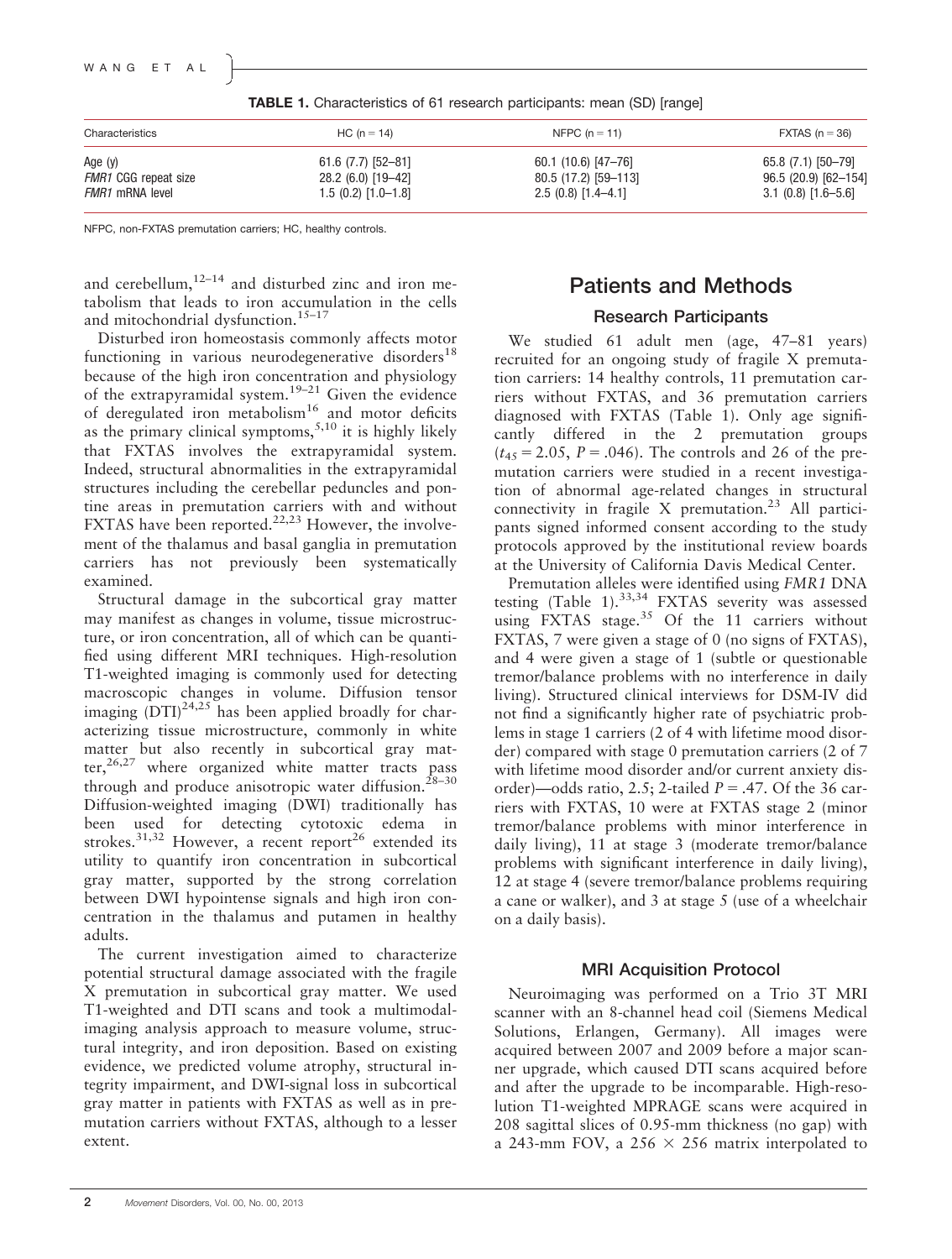$512 \times 512$ , a 2500-ms TR, a 4.33-ms TE, and a 7° flip angle. DTI scans with 30 gradient directions were obtained using a single-shot diffusion-weighted EPI sequence in 72 axial sections of 1.9-mm thickness (no gap) with a 243-mm FOV, a  $128 \times 128$  matrix, a 11,900-ms TR, and a 92-ms TE. The diffusion sensitizing gradients were applied at a  $b$  value of 700 s/ mm<sup>2</sup>. Five additional images with minimum diffusion weighting were also obtained.

#### Image Segmentation

We performed automatic segmentation on the T1 weighted scans using FMRIB's Integrated Registration and Segmentation  $Tool<sup>36</sup>$ , distributed with the FMRIB Software Library (FSL;<http://www.fmrib.ox.ac.uk/fsl/>; University of Oxford, Oxford, England). FIRST takes the Bayesian approach to determine structural boundaries based on shape (manually predefined) and image intensity. We selected the thalamus, caudate nucleus, putamen, and globus pallidus for the analysis. The segmentations were checked and manually corrected for errors using FSLView from FSL.<sup>37</sup> Then masks were generated from the resulting segmentation and eroded 1 voxel for the putamen and pallidus, 2 voxels for the caudate, and 3 voxels for the thalamus using the FSL function *fslmaths*. The amount of erosion was determined after superimposing the masks on coregistered mean diffusivity (MD) maps generated from DTI (see below) to avoid contamination from the cerebrospinal fluid (see Fig. 1).

#### Image Registration

DTI images were first corrected for motion and eddy current using the eddy\_correct function from FSL. DTI Studio ([http://cmrm.med.jhmi.edu/;](http://cmrm.med.jhmi.edu/) Johns Hopkins Medical Institute, Baltimore, MD) was then used for calculating tensor and generating mean  $b0$  images, DWI images (ie, the average of all images with diffusion weighting), and fractional anisotropy (FA) and MD maps. FreeSurfer [\(http://surfer.nmr.mgh.harvar](http://surfer.nmr.mgh.harvard.edu)[d.edu;](http://surfer.nmr.mgh.harvard.edu) Athinoula A. Martinos Center for Biomedical Imaging, Charlestown, MA) was used for coregistering MD maps with T1 (in FreeSurfer space) and then transforming the MD maps to each subject's native space. The coregistration was inspected and manually adjusted to maximize the match of the lateral ventricles between the T1 and MD maps. The resulting transforming matrices were then applied to the FA maps and b0 and DWI images. Finally, the FSL tool fslstats was used to calculate the volume and average values of FA, MD, and DWI for each mask.

#### Statistical Analyses

For group comparisons, multiple linear regression was conducted using age and group as independent variables and individual brain measurements (ie, the volume, FA, MD, and DWI of 8 subcortical gray matter areas) as dependent variables. Total cranial volume (TCV) calculated using Sienax from FSL<sup>38</sup> was used as an additional covariate for volume. Benjamini-Hochberg's false discovery rate  $(FDR)$ ,  $39$  at 5%, was used to correct for multiple comparisons for each type of measurements. O'Brien's test for homogeneity of variance<sup>40</sup> [\(http://www.mathworks.com/matlabcentral/](http://www.mathworks.com/matlabcentral/fileexchange/3510-homvar/content/OBrientest.m) [file exchange/3510-homvar/content/OBrientest.m\)](http://www.mathworks.com/matlabcentral/fileexchange/3510-homvar/content/OBrientest.m) was conducted to test for differences in variance across diagnostic groups. Assumptions of the regression models were checked and verified in the data. In addition, ordinal regression using a proportional odds model was performed to predict FXTAS stage from brain measurements, using age as a covariate for FA, MD, and DWI and both age and TCV for volume. The FXTAS variable was recoded so that the model predicted the odds of being in higher FXTAS stages. Assumptions of the proportional odds model were checked and were met except where noted. For the O'Brien's tests and ordinal regression, FDR was applied to all tests that were performed, and the threshold was set at 5%. We report uncorrected P values and specifically indicate significant results according to the FDR procedure. The statistical tests were carried out using Matlab scripts (The Mathworks Inc. Natick, MA) except for ordinal regression, which was conducted using SPSS (IBM Corp. White Plains, NY).

### **Results**

#### Group Comparisons

Figure 2 displays the group means and SDs of the subcortical structures. As some of the FA and MD measurements showed high intersubject variability in the premutation groups, O'Brien's test for homogeneity of variance<sup>40</sup> was performed to detect potential differences in variances. None of the FA and MD measurements showed significant differences in variances at 5% FDR, although the MD of the left thalamus and left globus pallidus exhibited differences in variances at raw  $P < .05$  ( $F_{2,58} = 3.6$  and 4.5,  $P = .03$  and .02, respectively).

For the comparisons of group means, although none of the areas displayed significantly reduced volume in the non-FXTAS group, 6 of the 8 subcortical areas showed significant atrophy in the FXTAS group compared with the control group. These were the bilateral thalamus and putamen, left caudate, and right pallidus. In addition, the FXTAS group exhibited significant DWI hypointensity in the bilateral thalamus, caudate, putamen, and right pallidus compared with the controls. In the comparisons between FXTAS and non-FXTAS groups, the FXTAS group showed volume atrophy in the bilateral thalamus and putamen and DWI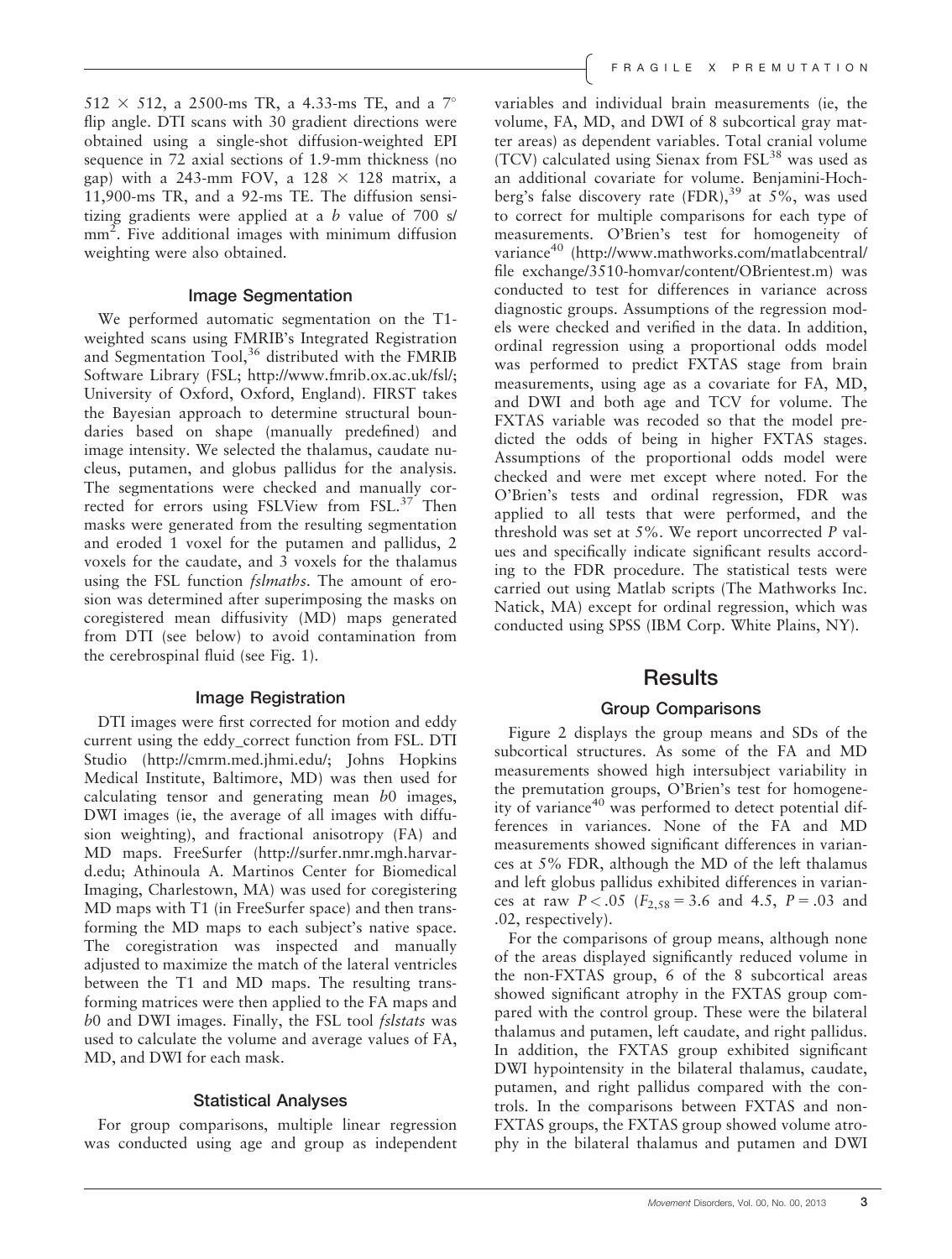

FIG. 1. Segmentation of subcortical gray matter. A-C: T1-weighted images. D-F: MD maps. Green, thalamus; light green, caudate nucleus; light blue, putamen; blue, globus pallidus.

signal loss in the bilateral putamen, right thalamus, and left caudate (Table 2). In contrast, no differences between any of the groups in FA or MD were detected.

#### Correlation with FXTAS Stage

We further tested the functional significance of the changes in the subcortical gray matter by conducting ordinal regression analyses to predict FXTAS stage,

A. Volume (1,000 mm<sup>3</sup>)



#### **B.** DWI signal intensity





FIG. 2. Group mean and SD of subcortical gray matter structures. Significant group mean difference at 5% FDR,  $P \le 0.015$  for volume and  $P \le 0.021$ for DWI.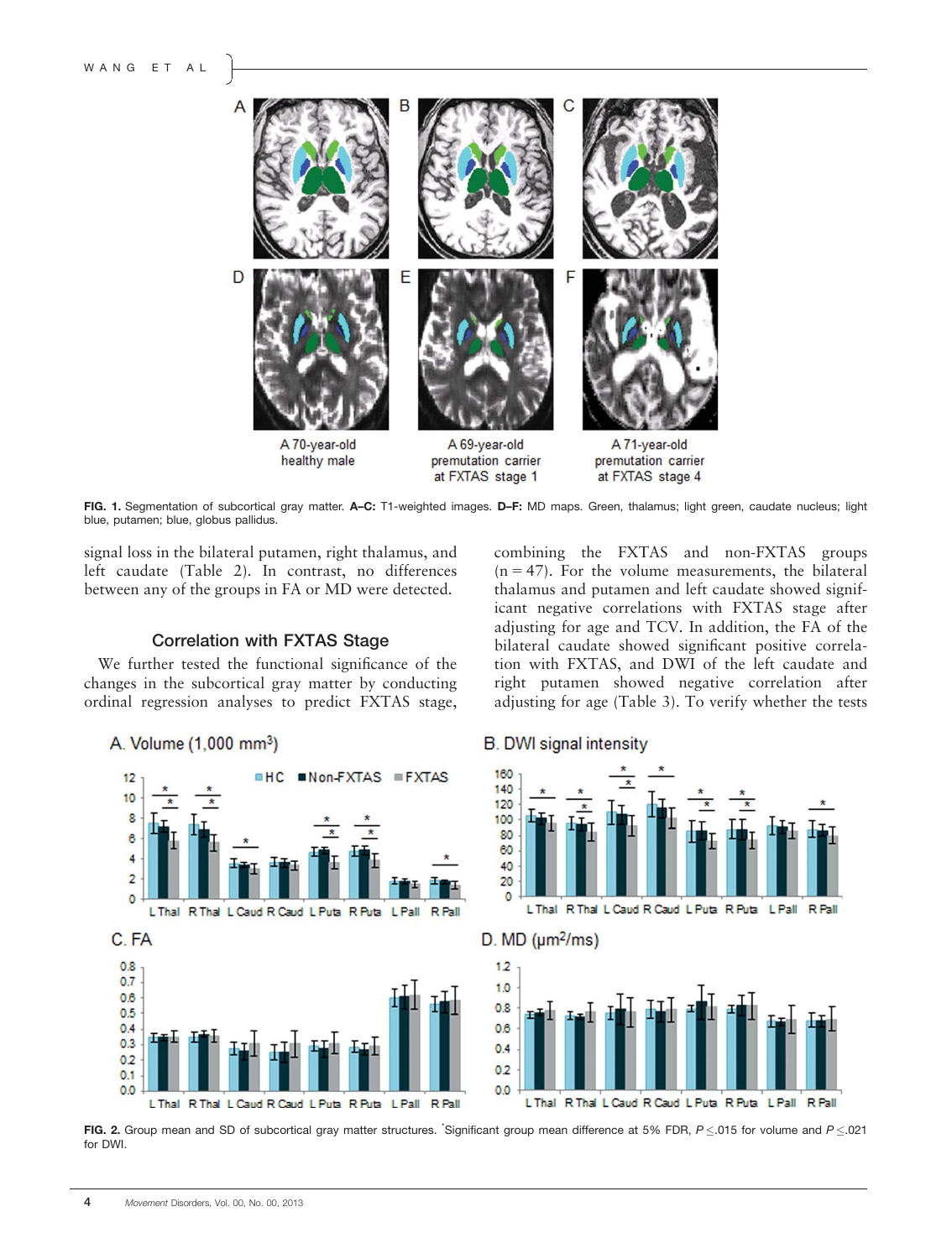| <b>TABLE 2.</b> Multiple linear regression analysis of the group |  |
|------------------------------------------------------------------|--|
| effect using TCV (for volume only) and age as covariates         |  |

|                  | NFPC vs HC |     | <b>FXTAS vs HC</b> |         | <b>FXTAS vs</b><br><b>NFPC</b> |         |
|------------------|------------|-----|--------------------|---------|--------------------------------|---------|
| Measurements     | t          | P   | $\ddot{}$          | P       | $\dot{t}$                      | P       |
| Volume           |            |     |                    |         |                                |         |
| Thalamus (left)  | $-1.43$    | .16 | $-5.96$            | $-.001$ | 3.86                           | $-.001$ |
| Thalamus (right) | $-1.89$    | .06 | $-5.80$            | < .001  | 3.21                           | .002    |
| Caudate (left)   | $-1.39$    | .17 | $-2.71$            | .009    | 0.94                           | .351    |
| Caudate (right)  | $-0.59$    | .56 | $-1.04$            | .301    | 0.30                           | .764    |
| Putamen (left)   | 0.78       | .44 | $-4.87$            | $-.001$ | 5.30                           | $-.001$ |
| Putamen (right)  | 0.13       | .90 | $-3.78$            | < 0.01  | 3.59                           | .001    |
| Pallidus (left)  | $-0.99$    | .32 | $-2.04$            | .046    | 0.77                           | .446    |
| Pallidus (right) | $-1.64$    | .11 | $-3.58$            | .001    | 1.47                           | .148    |
| DWI              |            |     |                    |         |                                |         |
| Thalamus (left)  | $-0.87$    | .39 | $-3.18$            | .002    | 1.89                           | .064    |
| Thalamus (right) | $-0.47$    | .64 | $-3.49$            | .001    | 2.62                           | .011    |
| Caudate (left)   | $-0.76$    | .45 | $-3.77$            | < 0.01  | 2.55                           | .013    |
| Caudate (right)  | $-0.95$    | .35 | $-3.71$            | $-.001$ | 2.28                           | .027    |
| Putamen (left)   | $-0.05$    | .96 | $-2.95$            | .005    | 2.61                           | .012    |
| Putamen (right)  | $-0.24$    | .81 | $-3.62$            | .001    | 2.99                           | .004    |
| Pallidus (left)  | $-0.13$    | .90 | $-2.18$            | .033    | 1.82                           | .073    |
| Pallidus (right) | $-0.34$    | .73 | $-2.54$            | .014    | 1.91                           | .062    |

In boldface, significant at 5% FDR,  $P < 0.015$  for volume and .021 for DWI. NFPC, non-FXTAS premutation carriers; HC, healthy controls.

met the proportional odds assumption (ie, the odds ratio for the association between the independent variable and dichotomized FXTAS stage is the same regardless of what cut point is used for dichotomizing FXTAS stage), we checked the results of the likelihood ratio test. At an  $\alpha$  level of .05, 2 measurements, right thalamic volume and left caudate DWI, did not pass the test. To exclude the possibility that the relationships between the brain measurements and FXTAS stage were mostly driven by the differences between FXTAS and non-FXTAS patients, we further performed ordinal regression including only the FXTAS patients  $(n = 36)$  for these 2 measurements. Although the correlation between right thalamic volume and FXTAS stage remained significant (odds ratio, 1.14; 95% CI, 1.03-1.25;  $P = .008$ ), left caudate DWI no longer correlated with FXTAS stage (odds ratio, 1.02; 95% CI, 0.97-1.07;  $P = .46$ ).

## **Discussion**

We applied multimodal imaging analysis to characterize the extent and type of structural damage in the subcortical gray matter in male premutation carriers with and without FXTAS. In the FXTAS group, all 4 subcortical structures under investigation (ie, the thalamus, caudate nucleus, putamen, and globus pallidus) exhibited volume atrophy compared with the control group. Some structures showed potential iron deposition, manifested as DWI signal reduction. The FXTAS group also displayed significant volume reduction and DWI signal loss in the thalamus and striatum compared with the non-FXTAS premutation group. In comparison, no differences in FA or MD were detected between the groups.

Group-mean comparisons revealed volume atrophy in all 4 structures for the FXTAS group (Table 2). This is in contrast to our previous voxel-based morphological analysis, in which only the thalamus, but not the basal ganglia, showed decreased T1-signal intensity in FXTAS carriers.<sup>41</sup> Improved image quality because of higher MRI static field strength (3 versus 1.5 T) and the utilization of an image-processing tool specifically designed for registering and segmenting subcortical gray matter might have contributed to the greater sensitivity in detecting the basal ganglia changes in the current investigation.

The involvement of the thalamus and basal ganglia in FXTAS is consistent with the functions carried by these structures, which extend beyond simple motor control to cognitive, motivational, and emotional processing during learning and execution of complex behaviors.<sup>42</sup> The basal ganglia and thalamus are the

**TABLE 3.** Correlation with FXTAS stage using TCV (for volume only) and age as covariates ( $n = 47$ , df = 1).

|                   | Side  | Volume (100-voxel reduction) |               |       | FA (0.01-unit elevation) |            |               |       | DWI (1-unit reduction) |            |               |       |              |
|-------------------|-------|------------------------------|---------------|-------|--------------------------|------------|---------------|-------|------------------------|------------|---------------|-------|--------------|
|                   |       | Odds ratio                   | 95% CI bounds |       |                          |            | 95% CI bounds |       |                        |            | 95% CI bounds |       |              |
| <b>Structures</b> |       |                              | Lower         | Upper | $\mathsf{P}$             | Odds ratio | Lower         | Upper | P                      | Odds ratio | Lower         | Upper | $\mathsf{P}$ |
| Thalamus          | Left  | 1.21                         | 1.11          | 1.33  | < .001                   | 1.10       | 0.94          | 1.30  | .30                    | 1.05       | 0.99          | 1.11  | .08          |
|                   | Right | 1.16                         | 1.07          | 1.26  | $-.001a$                 | 0.97       | 0.83          | 1.14  | .71                    | 1.07       | 1.01          | 1.12  | .018         |
| Caudate           | Left  | 1.22                         | 1.03          | 1.45  | .015                     | 1.15       | 1.06          | 1.25  | .001                   | 1.05       | 1.01          | 1.10  | $.013^{a}$   |
|                   | Right | 1.16                         | 1.01          | 1.33  | .04                      | 1.12       | 1.04          | 1.21  | .002                   | 1.05       | 1.01          | 1.09  | .021         |
| Putamen           | Left  | 1.27                         | 1.14          | 1.41  | < .001                   | 1.06       | 0.97          | 1.15  | .20                    | 1.05       | 1.00          | 1.10  | .06          |
|                   | Right | 1.21                         | 1.09          | 1.35  | < .001                   | 1.09       | 0.98          | 1.22  | .14                    | 1.08       | 1.02          | 1.13  | .003         |
| Pallidus          | Left  | 1.19                         | 0.94          | 1.51  | .12                      | 0.99       | 0.93          | 1.05  | .71                    | 1.03       | 0.98          | 1.09  | .28          |
|                   | Right | 1.23                         | 1.01          | 1.50  | .03                      | 1.02       | 0.96          | 1.08  | .62                    | 1.02       | 0.97          | 1.07  | .38          |

In boldface, significant at 5% FDR,  $P \le 017$ .

 $^{\text{a}}$ Fail to pass likelihood ratio test at  $\alpha$  = 0.05 for testing the same slope coefficients across different levels of FXTAS stage. For a 100-voxel reduction in volume, the odds ratio of 1.21 corresponds to a 21% increase in odds of being in higher categories of FXTAS stage.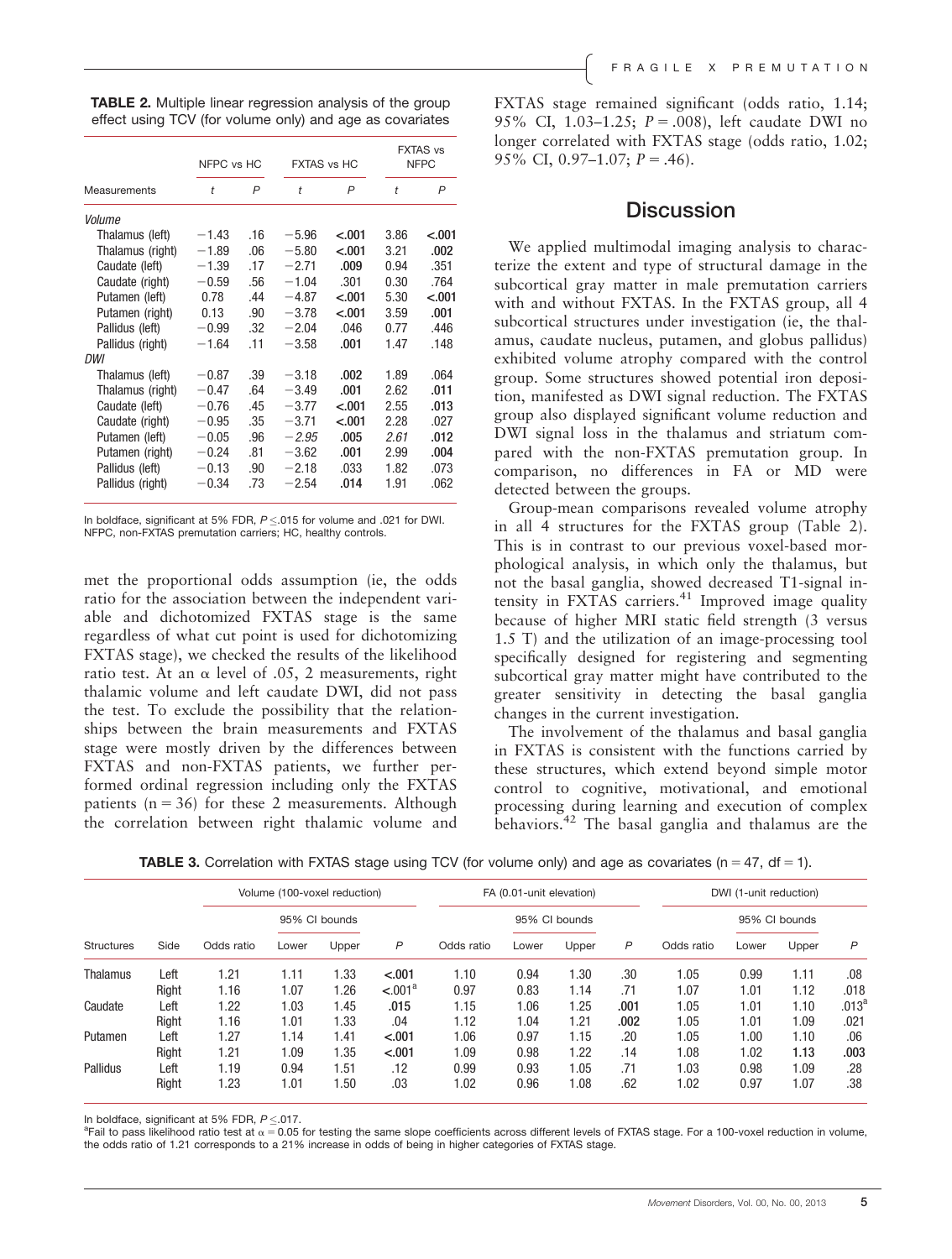central components of the cortical-basal ganglia-thalamic-cortical network.<sup>42,43</sup> Although all areas of the neocortex provide input to the basal ganglia, which in turn projects massively to the thalamus, thalamic output mostly targets the frontal cortex, with the temporal, parietal, and brain stem areas receiving minor output. This asymmetric information flow suggests a general-purpose role of the basal ganglia and thalamus in performing information sorting, integration, and redirection for high-level processing in the frontal cortex.42–44 Thus, structural damage in the thalamus and basal ganglia can cause a profound effect on various types of brain processing and may contribute to functional deficits in FXTAS that include not only motor, but also cognitive, social, and emotional processing. $7-9,45$ 

Given the high negative correlation between DWI signal intensity and iron concentration in the thalamus and putamen, $26$  we examined DWI signal intensity and found significant reduction in the thalamus and basal ganglia in the FXTAS group (Table 2). The DWI signal reduction was especially robust in the bilateral caudate, as the group differences remained significant  $(t = -4.02$  and  $-3.88$ ,  $P = .0002$  and .0003, respectively, for left and right) after adding volume as an additional covariate to account for the effect of the same amount of iron contained in shrinking tissues. The biochemical reports of mitochondrial dysfunction in the fibroblasts and cortical neurons from premutation carriers with and without FXTAS<sup>15,16</sup> corroborated well with our results. Dysregulated zinc and iron metabolisms disrupt mitochondrial function. One of the downstream consequences is iron accumulation in the cells, which is supported by the improved mitochondrial function in fibroblasts treated with both zinc supplementation and an iron chelator.<sup>16</sup>

With regard to the association with FXTAS stage, we found that more advanced stages of FXTAS were associated with volume atrophy in the thalamus and striatum and DWI signal reduction in the putamen, indicating gradual tissue loss and iron accumulation as motor function becomes more impaired (Table 3). In addition, the bilateral caudate nucleus showed significant positive correlation between FA and FXTAS stage, an apparently counterintuitive finding. We performed further correlational analysis and found negative correlations between caudate FA and volume  $(r = -0.55, P < .001)$ , MD  $(r = -0.49, P < .001)$ , and DWI  $(r = -0.29, P = .051)$ . The head of the caudate, contributing the most to the caudate measurements, contains the frontal-striatal pathway. The patterns of change may indicate preferential loss of striatal cell bodies and a relatively spared frontal-striatal pathway in FXTAS. Longitudinal studies tracking patients from early to advanced stages of FXTAS are necessary to confirm this interpretation.

As we were using MRI scans acquired from 2007 to 2009, the most significant limitation of the current study was not being able to use an MRI sequence designed specifically for quantifying iron deposition. Consequently, the results regarding iron accumulation need to be confirmed using a standard imaging technique, for instance, the susceptibility-weighted imaging, R2\* , and field-dependent relaxation increase  $(FDRI).$ <sup>19,46–49</sup> In addition, intermodal image registration is challenging, especially in the case of EPI sequences with substantial susceptibility-related distortion. Although considerable effort and care were taken to manually adjust the registration, minor errors may still exist. Other limitations include the inability of DTI to pinpoint the exact type of damage that has occurred in tissues containing a mixture of cell bodies and axons. As we analyzed the thalamus as a whole, our findings may not be applicable to all thalamic nuclei, each of which connects with distinct cortical and subcortical structures to support diverse brain functions. We are currently conducting DTI tractography-based segmentation of the thalamus<sup>50</sup> to further identify the nuclei that are especially vulnerable to FXTAS.

In conclusion, this study revealed critical involvement of the thalamus and basal ganglia in FXTAS. All 4 structures exhibited changes in a multitude of measurements in the FXTAS group. Importantly, thalamic and striatal measurements demonstrated functional significance by showing significant correlation with FXTAS stage. These results indicate the need for further studies to verify the benefit of tracking structural changes in subcortical gray matter for making prognosis, monitoring disease progression, and determining the effectiveness of therapeutic treatment of FXTAS.

Acknowledgments: The authors express gratitude to research participants and their families; Patrick Adams for image and data collection; Tom Porteous for editorial comments; and Paul Hagerman for reviewing the manuscript.

## **References**

- 1. Verkerk AJ, Pieretti M, Sutcliffe JS, et al. Identification of a gene (FMR-1) containing a CGG repeat coincident with a breakpoint cluster region exhibiting length variation in fragile X syndrome. Cell. 1991;65:905–914.
- 2. Dombrowski C, Levesque S, Morel ML, Rouillard P, Morgan K, Rousseau F. Premutation and intermediate-size FMR1 alleles in 10572 males from the general population: loss of an AGG interruption is a late event in the generation of fragile X syndrome alleles. Hum Mol Genet. 2002;11:371–378.
- 3. Toledano-Alhadef H, Basel-Vanagaite L, Magal N, et al. Fragile-X carrier screening and the prevalence of premutation and full-muta-tion carriers in Israel. Am J Hum Genet. 2001;69:351–360.
- 4. Fernandez-Carvajal I, Walichiewicz P, Xiaosen X, Pan R, Hager-man PJ, Tassone F. Screening for expanded alleles of the FMR1 gene in blood spots from newborn males in a Spanish population. J Mol Diagn. 2009;11:324–329.
- 5. Hagerman RJ, Leehey M, Heinrichs W, et al. Intention tremor, parkinsonism, and generalized brain atrophy in male carriers of fragile X. Neurology. 2001;57:127–130.